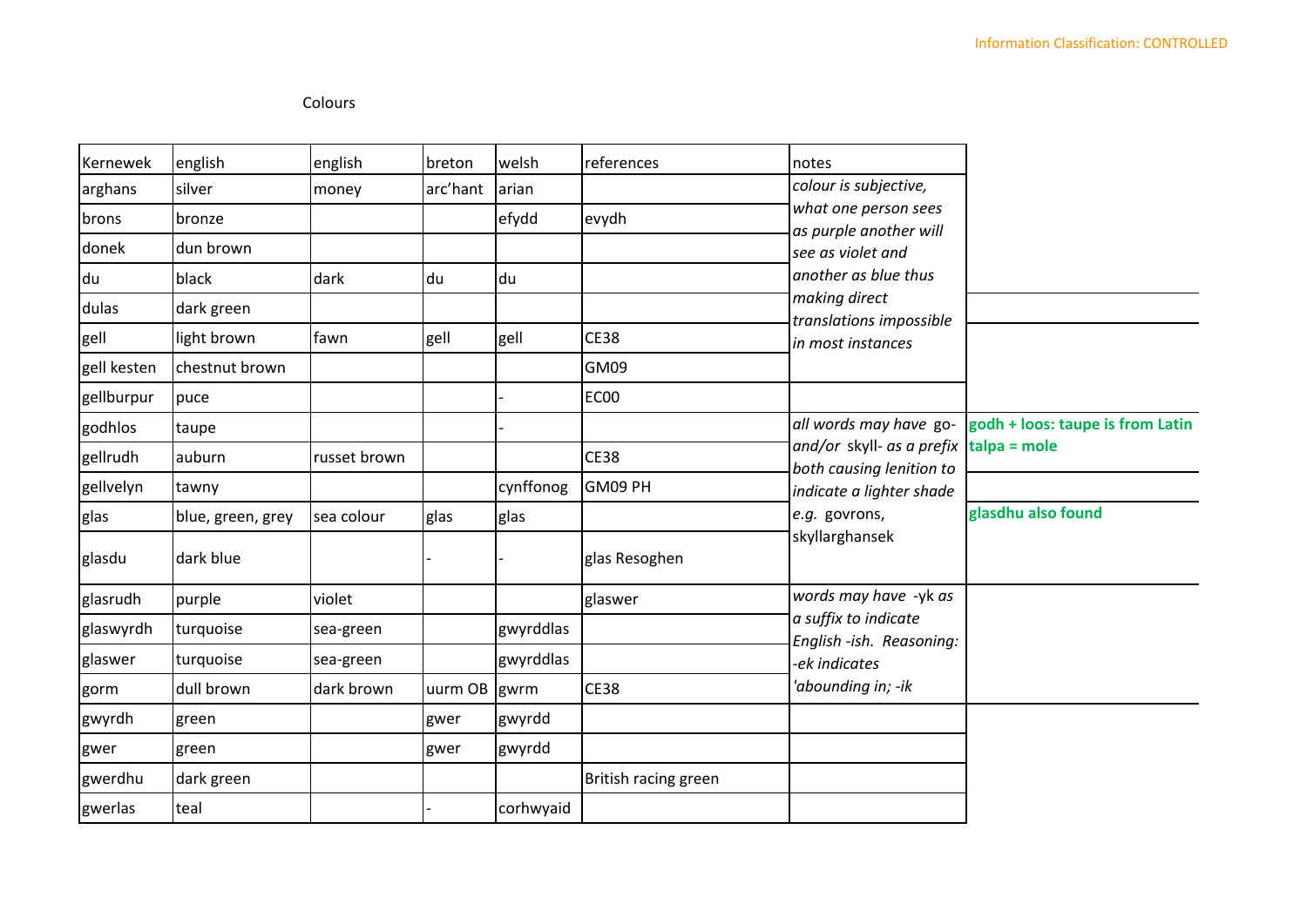| kann              | bright white | fluorspar              |       |            | Polcan ()                          |          |                                                          |
|-------------------|--------------|------------------------|-------|------------|------------------------------------|----------|----------------------------------------------------------|
| kigliw            | flesh        | pink                   |       | lliw cnawd |                                    |          |                                                          |
| kober             | copper       |                        |       |            | the noun                           |          |                                                          |
| kobrek            | copperish    |                        |       |            |                                    |          |                                                          |
| kogh              | scarlet      | blood-red              |       | ysgarlad   | Jago 1882 scaw-coo<br>'nightshade' |          |                                                          |
| loos              | grey         | hoary                  | louet | Ilwyd      |                                    |          |                                                          |
| losvelyn          | beige        | light yellow           |       |            | EC00                               |          |                                                          |
| losek             | greyish      |                        |       |            | <b>CE38</b>                        |          |                                                          |
| melyn             | yellow       | blond                  | melen | melyn      | also tan - St Cuby                 |          |                                                          |
| melenek           | yellowish    |                        |       |            |                                    |          |                                                          |
| melynlos          | ecru         |                        |       |            |                                    |          |                                                          |
| morel             | jet black    |                        |       |            | BM 2111 colour of a horse          |          |                                                          |
| owr               | gold         | red-gold               |       |            | really the noun                    |          |                                                          |
| owrek             | golden       |                        |       |            | owriek TH, oyrek Lhuyd             |          |                                                          |
| purpur            | purple       |                        |       | porffor    |                                    |          |                                                          |
| rudh              | red          | ginger                 | ruz   | rhudd      |                                    | also rus |                                                          |
| durudh            | dark red     |                        |       |            |                                    |          |                                                          |
| rudhel            | auburn       | russet                 |       | gwinau     | hair colour                        |          |                                                          |
| rudhgogh          | blood red    |                        |       | rhuddgoch  | GM09 GMS                           |          |                                                          |
| rudhlas           | purple       |                        |       | poffor     | <b>CE38</b>                        |          |                                                          |
| rudhlasdu         | crimson      |                        |       |            |                                    |          |                                                          |
| rudhlos           | russet       |                        |       | cringoch   | <b>EC52</b>                        |          |                                                          |
| rudhvelyn         | orange       | reddish orange orañjez |       | oren       | rîdh-velyn Lhuyd                   |          |                                                          |
| blou              | bright blue  | mineral blue           |       |            |                                    |          | Others with '-ish' in English are                        |
| melyn rudh orange |              | yellowy orange         |       |            |                                    |          | '-ek' in the Kernewek.<br>e.g.kobrek. No change to those |
|                   |              |                        |       |            |                                    |          |                                                          |